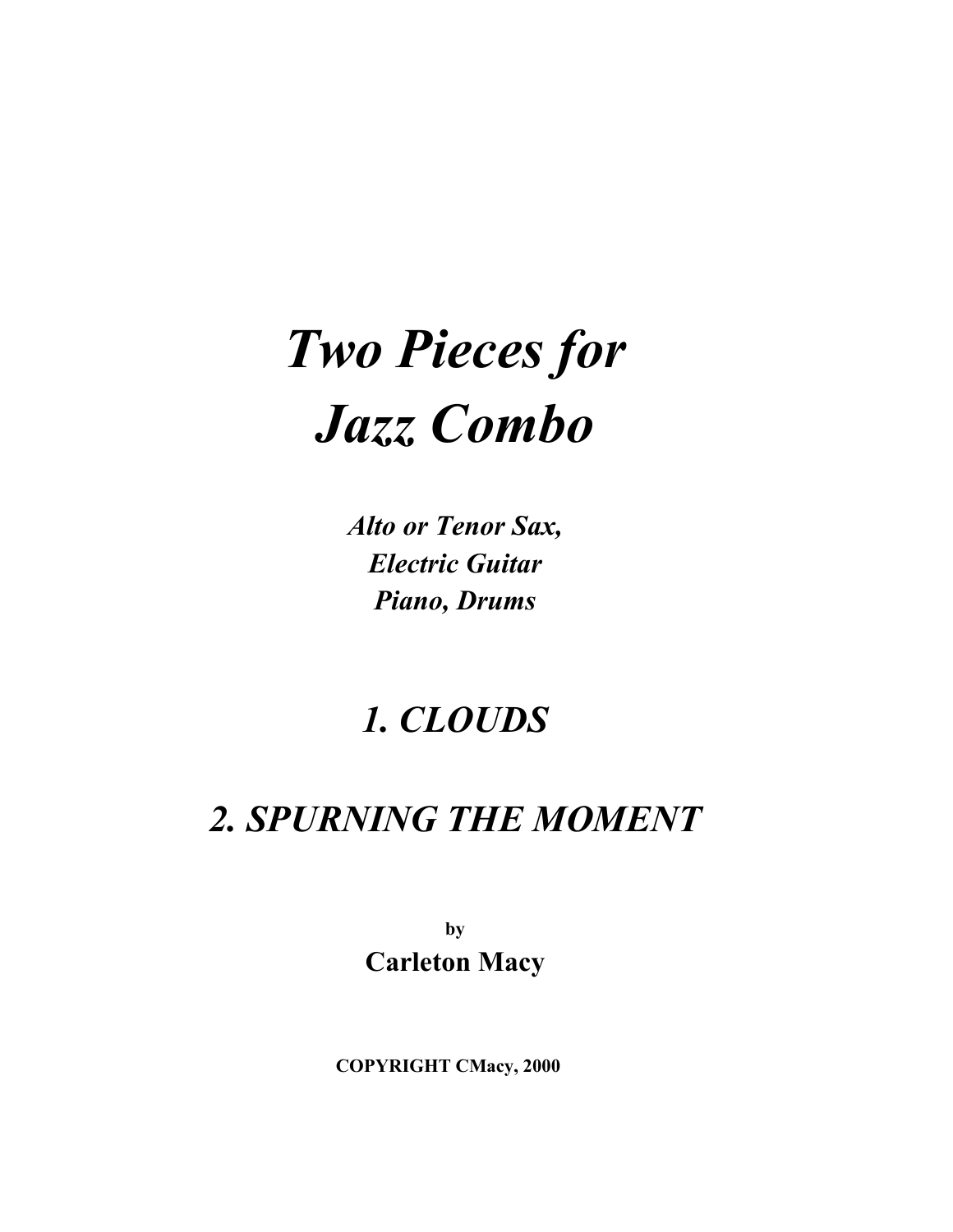## **Two Pieces for Jazz Combo c. 11'20"**

*1. Clouds*

*2. Spurning the Moment*

Program Note for

### **Two Pieces for Jazz Combo** by Carleton Macy

The pair of pieces evoke contrasting atmospheres. "Clouds" is an impressionist mixture of ambiguity and clarity. "Spurning the Moment" is a call to action, originally aimed at my students who were all "overly adept" at procrastination. Both pieces were originally composed for members of MACJAZZ, the Macalester College big band.

#### *Short Bio*

CARLETON MACY (b. 1944) is a composer of works ranging from vocal and orchestral to jazz and music for non-western instruments, often integrating a variety of historic and ethnic stylistic influences. His compositions have been performed throughout the US, in Europe and Asia, and are recorded on INNOVA, DAPHENO, Naxos, and Latvian Radio. Macy is Professor Emeritus of Music at Macalester College where he has taught since 1978. In addition to theory and composition courses he directed the MacJazz big band, the Macalester Collegium Musicum, and the Mac New Music Ensemble. Dr. Macy has an active interest in Non-Western music, having served for 25 years as Artistic Director, conductor and sheng performer with the Minnesota Chinese Music Ensemble. He performs as a hornist with various community ensembles and as bass drummer for the Monterey Bay Pipe Band. Macy's music can be seen and heard on his web site: www.Carletonmacy.com.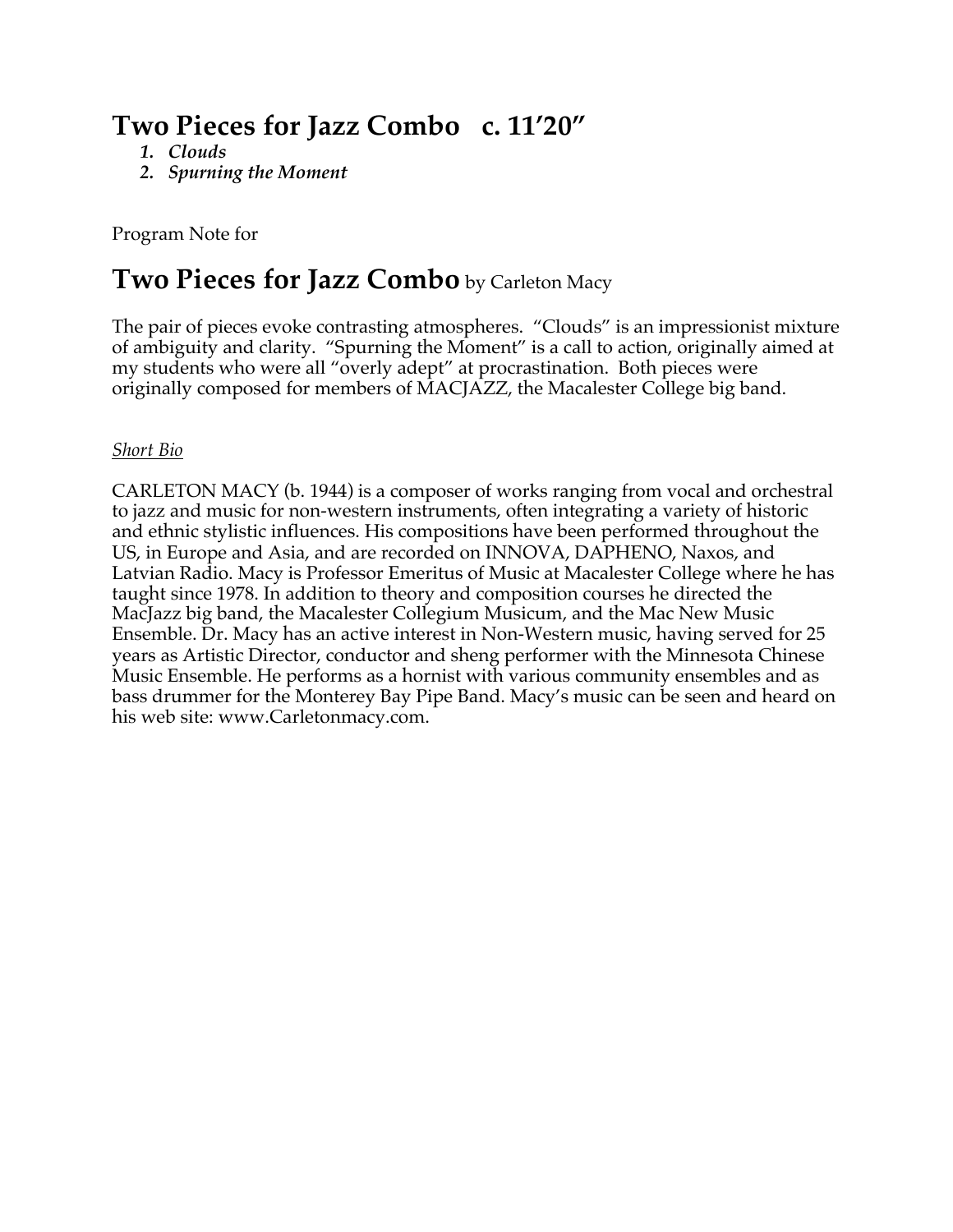# Spurning the Moment

Carleton Macy 2000

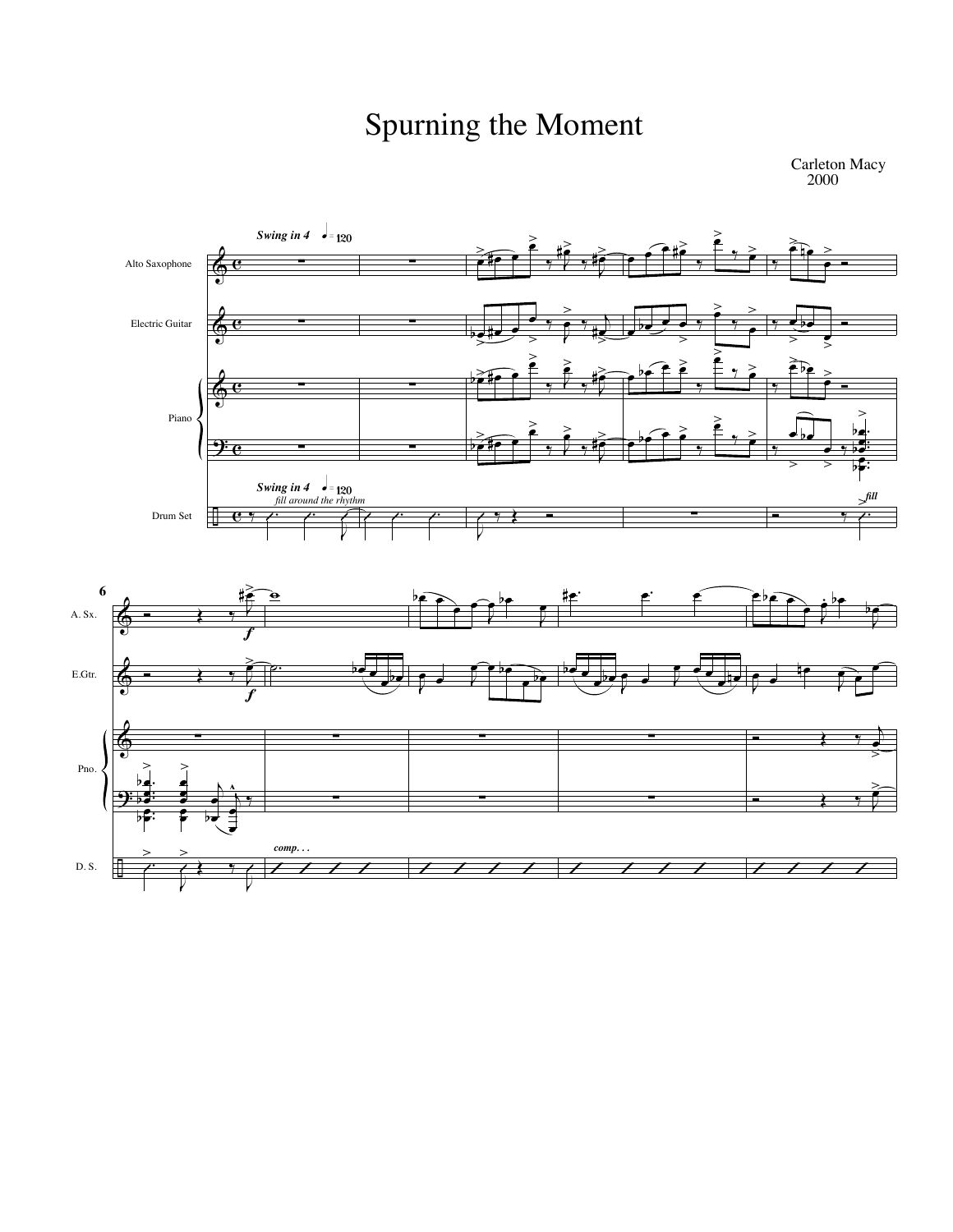Spurning the Moment





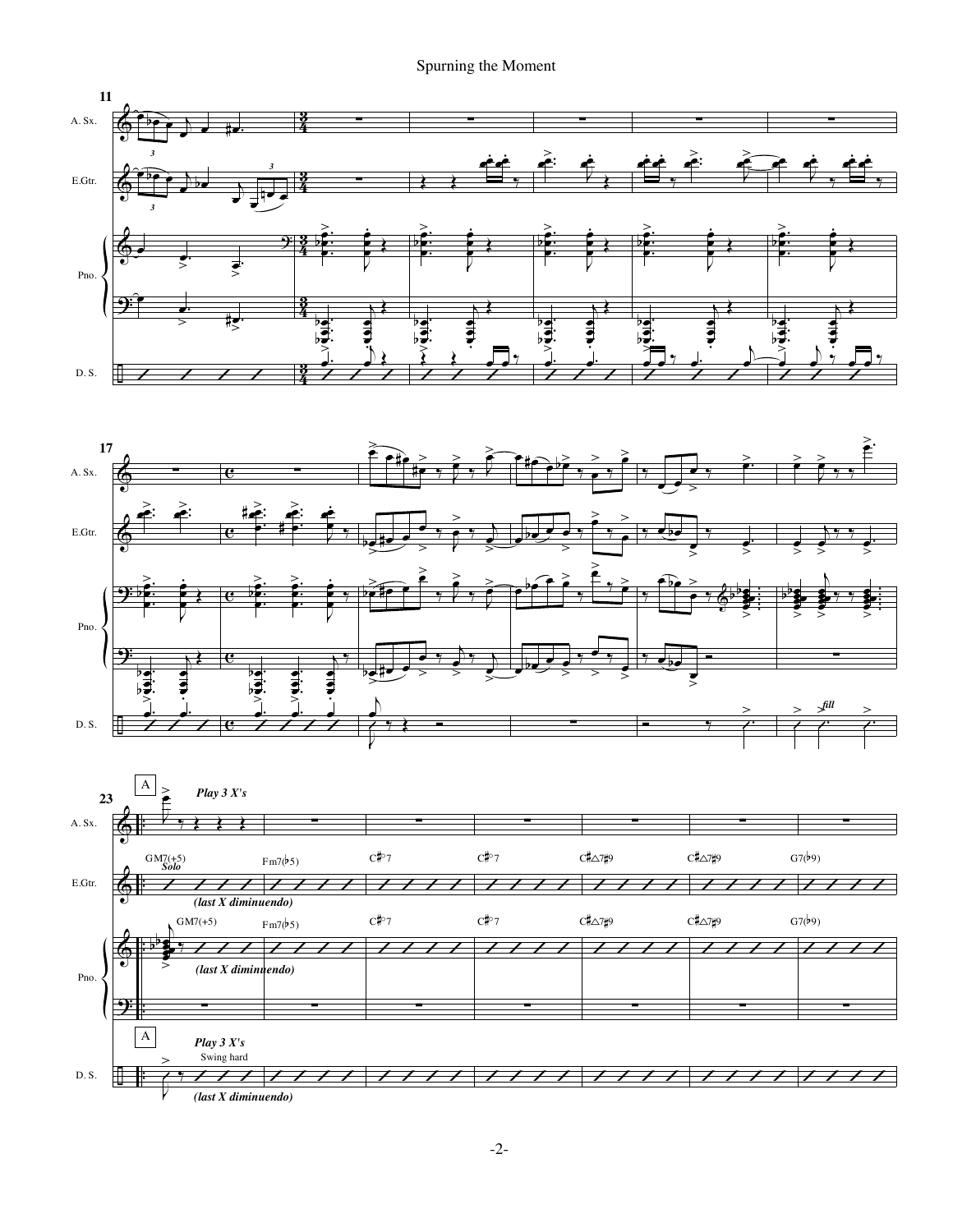





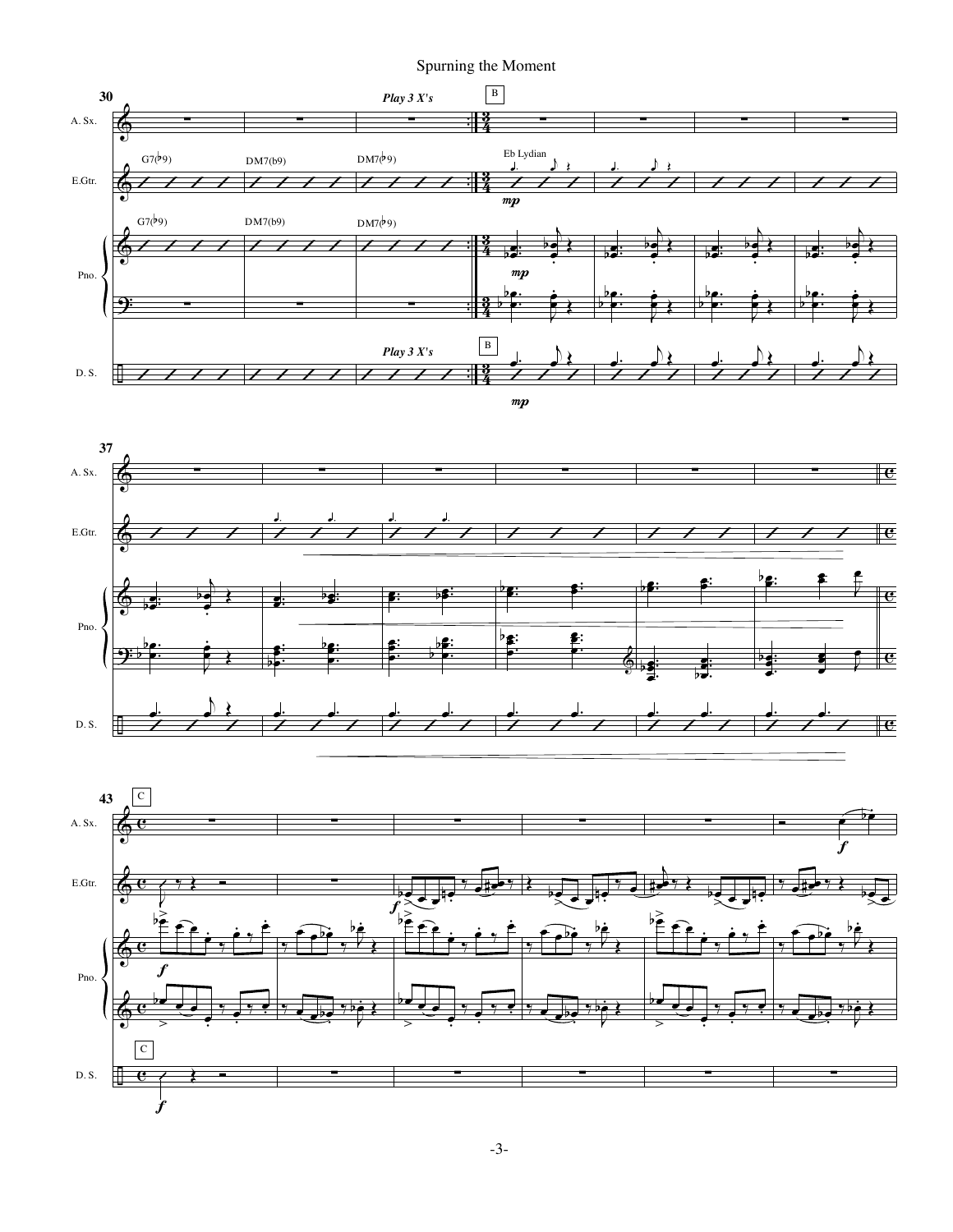Spurning the Moment

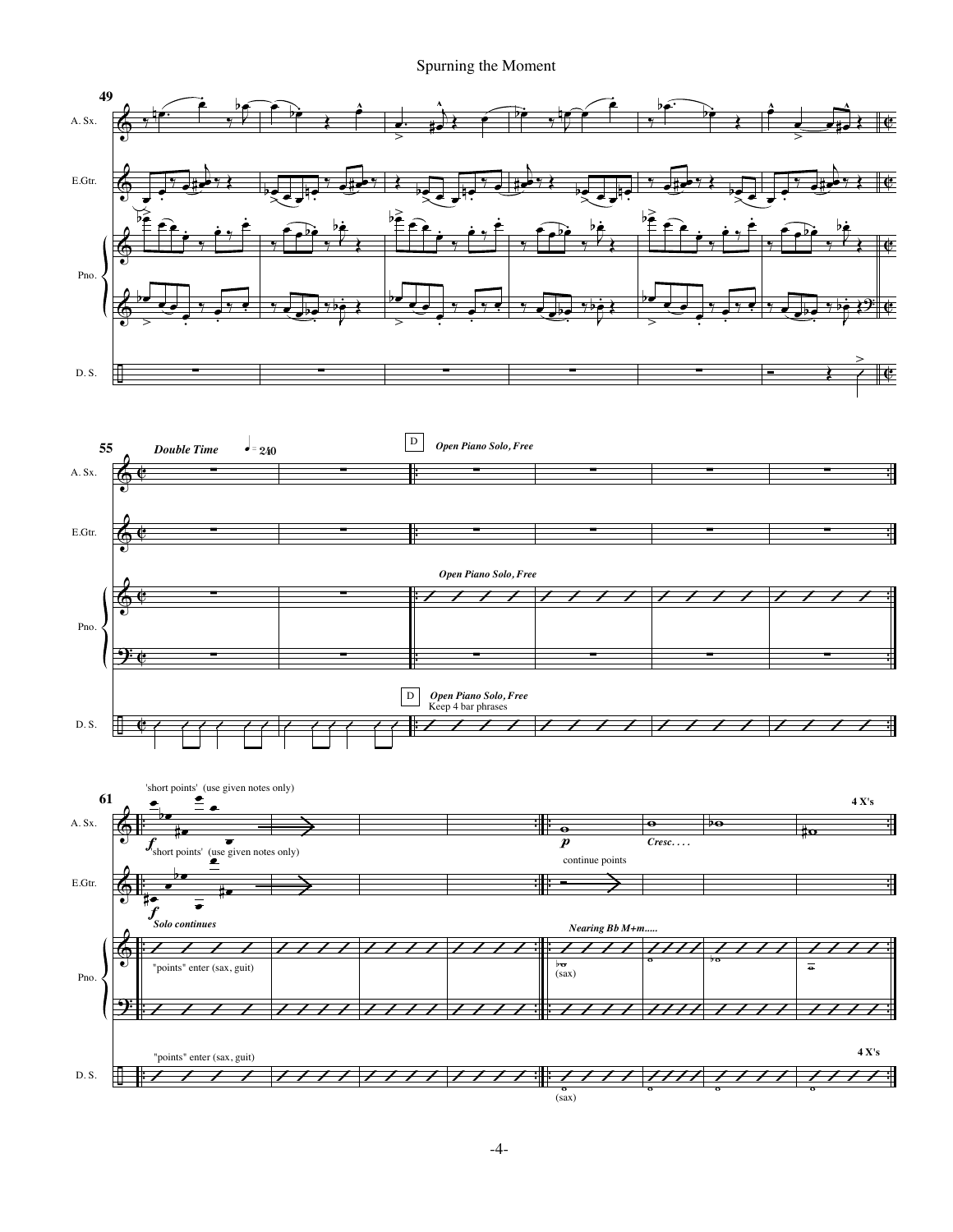Spurning the Moment



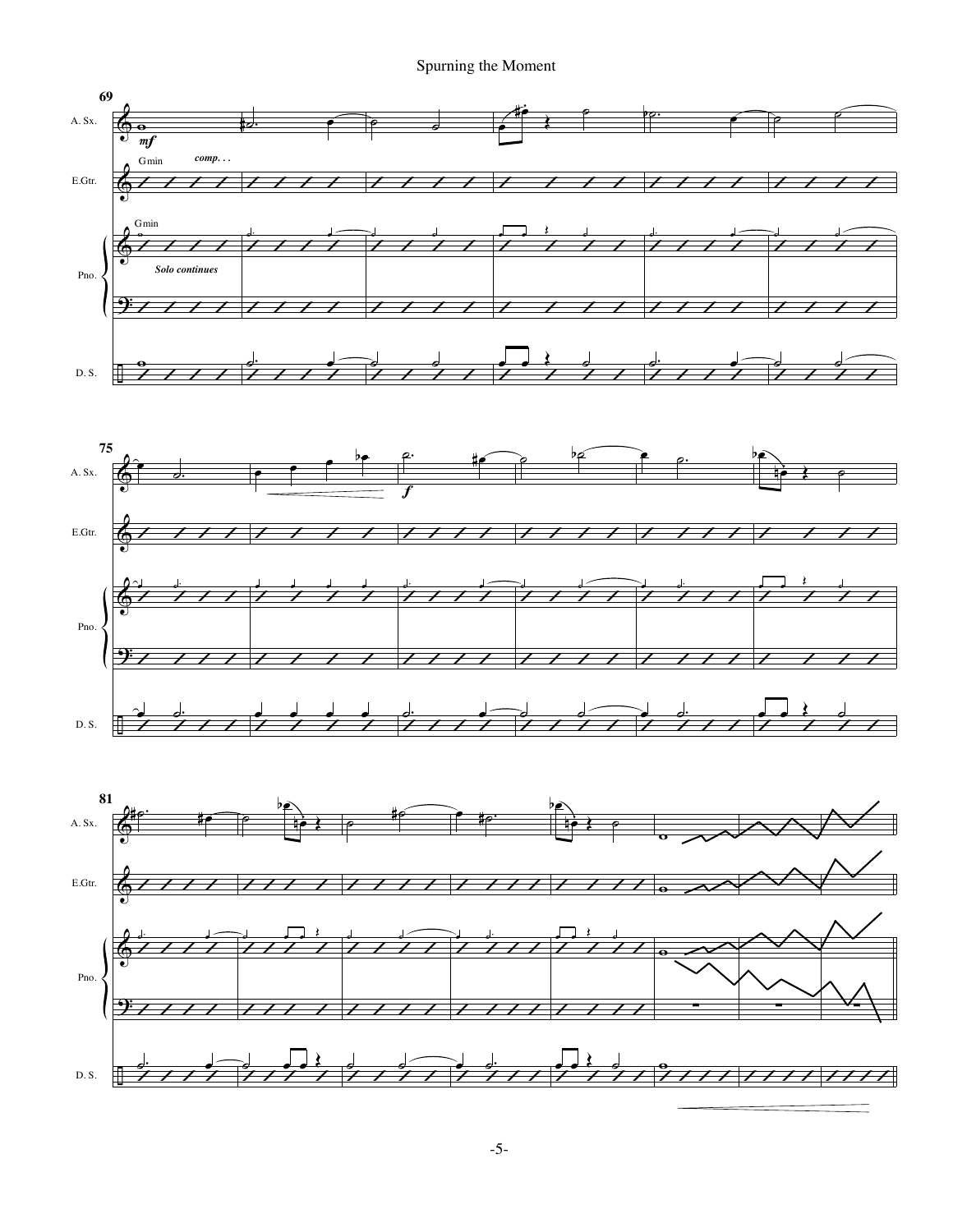

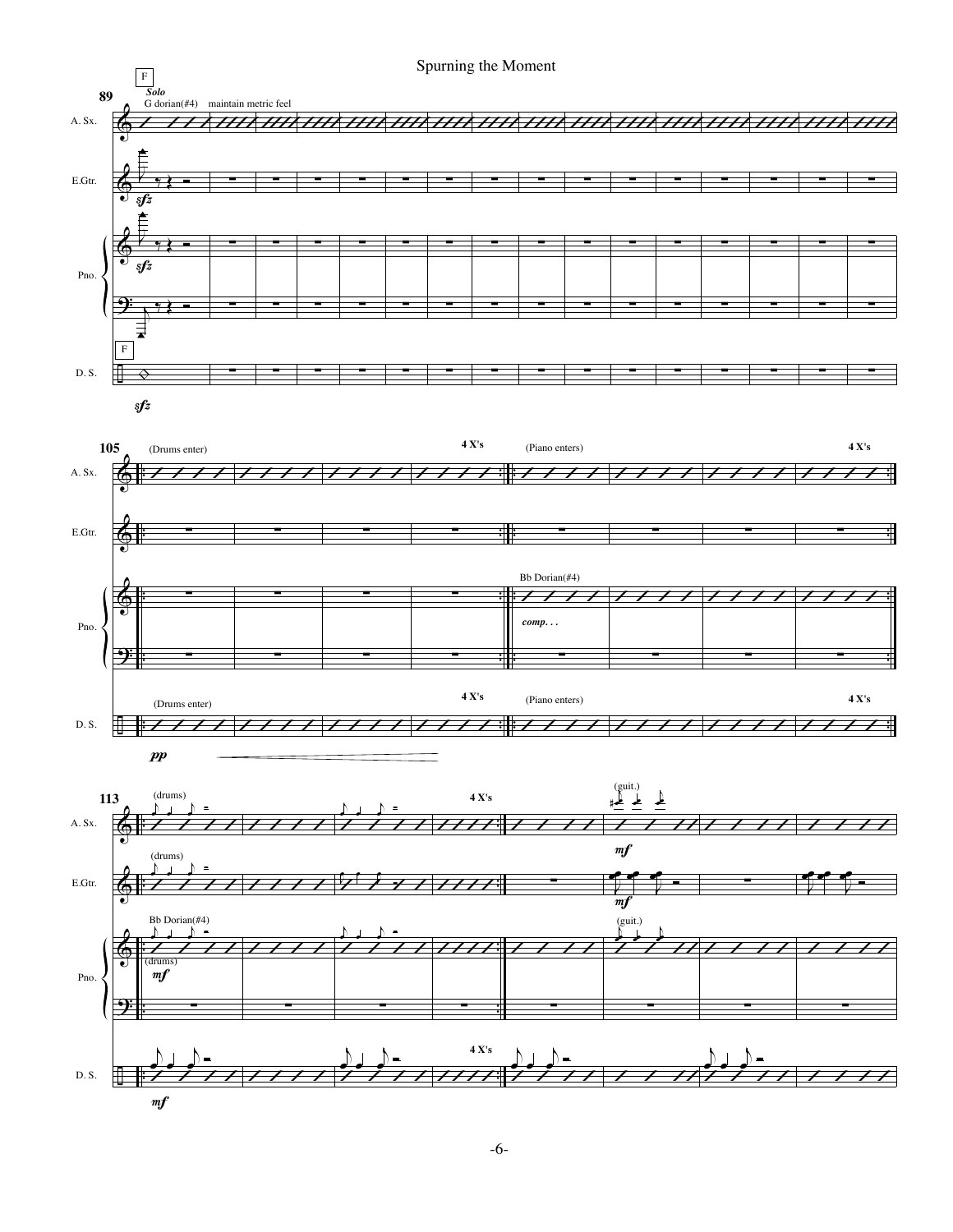#### Spurning the Moment







 $\pmb{\mathit{ff}}$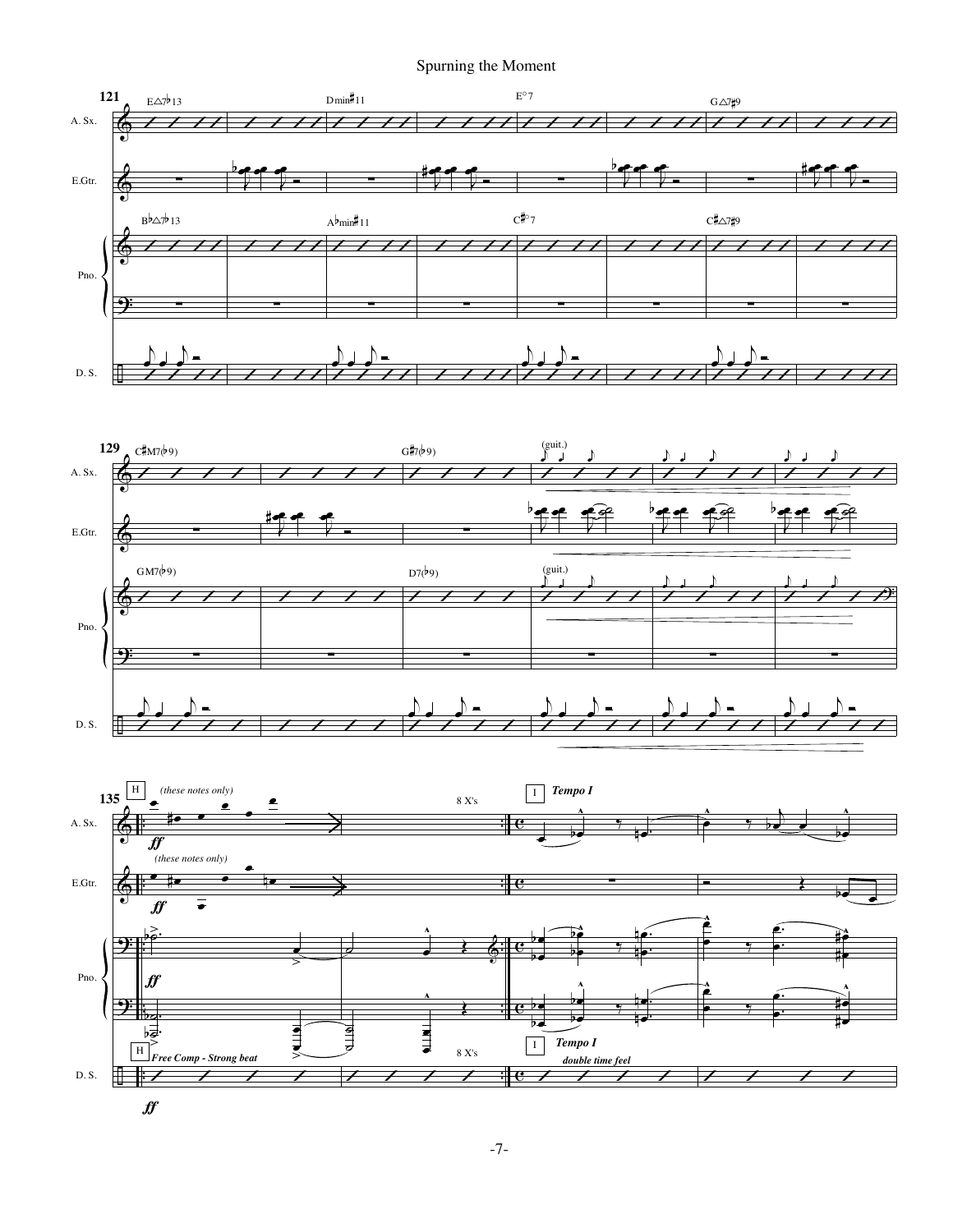Spurning the Moment